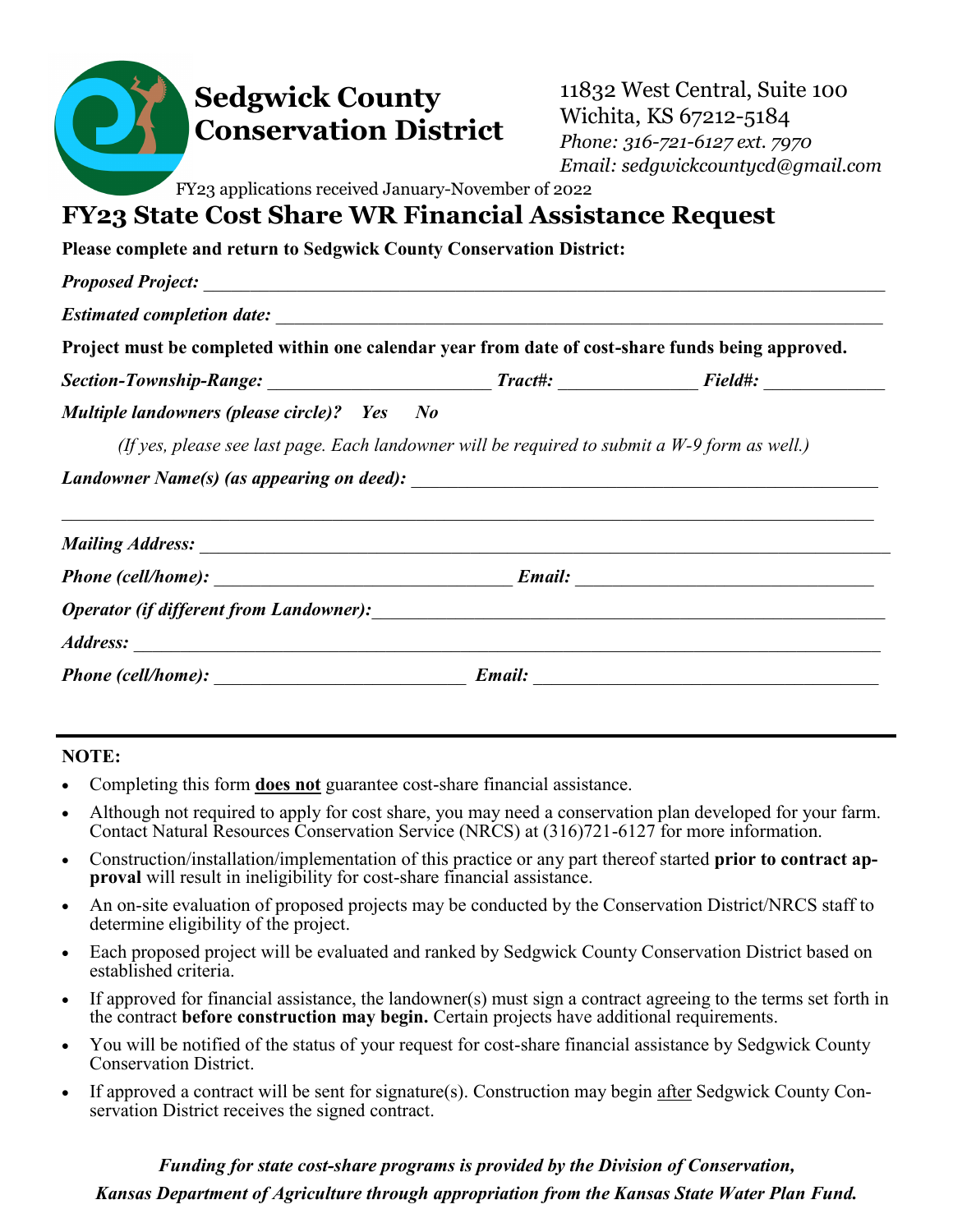## **FY23 State Cost Share WR Questionnaire**

| Project Type (circle one): Critical Area Planting                           |                                                                        | Diversion                | <b>Grade Stabilization Structure</b> |
|-----------------------------------------------------------------------------|------------------------------------------------------------------------|--------------------------|--------------------------------------|
|                                                                             | Grassed Waterway or Outlet                                             | Terrace                  | Underground Outlet                   |
|                                                                             | Brome planting                                                         | <b>Watering Facility</b> |                                      |
|                                                                             | Native grass seeding                                                   | Cover Crop               |                                      |
|                                                                             | Other:                                                                 |                          |                                      |
|                                                                             |                                                                        |                          |                                      |
| Please complete the following:<br>Cover Crop workshop in the previous year? | Has the applicant attended a Conservation District approved No-Till or |                          | Yes<br>No                            |
|                                                                             |                                                                        |                          |                                      |
| <b>For NRCS</b> use only:                                                   |                                                                        |                          |                                      |
|                                                                             | HUC:                                                                   |                          |                                      |
|                                                                             | $\textit{TMDL}:$                                                       |                          |                                      |
| Score from Ranking Worksheet: _________                                     |                                                                        |                          |                                      |
| <b>Practice Components:</b>                                                 |                                                                        | <b>Estimated Units:</b>  |                                      |
|                                                                             |                                                                        |                          |                                      |
|                                                                             |                                                                        |                          |                                      |
|                                                                             |                                                                        |                          | Date: $\qquad \qquad$                |